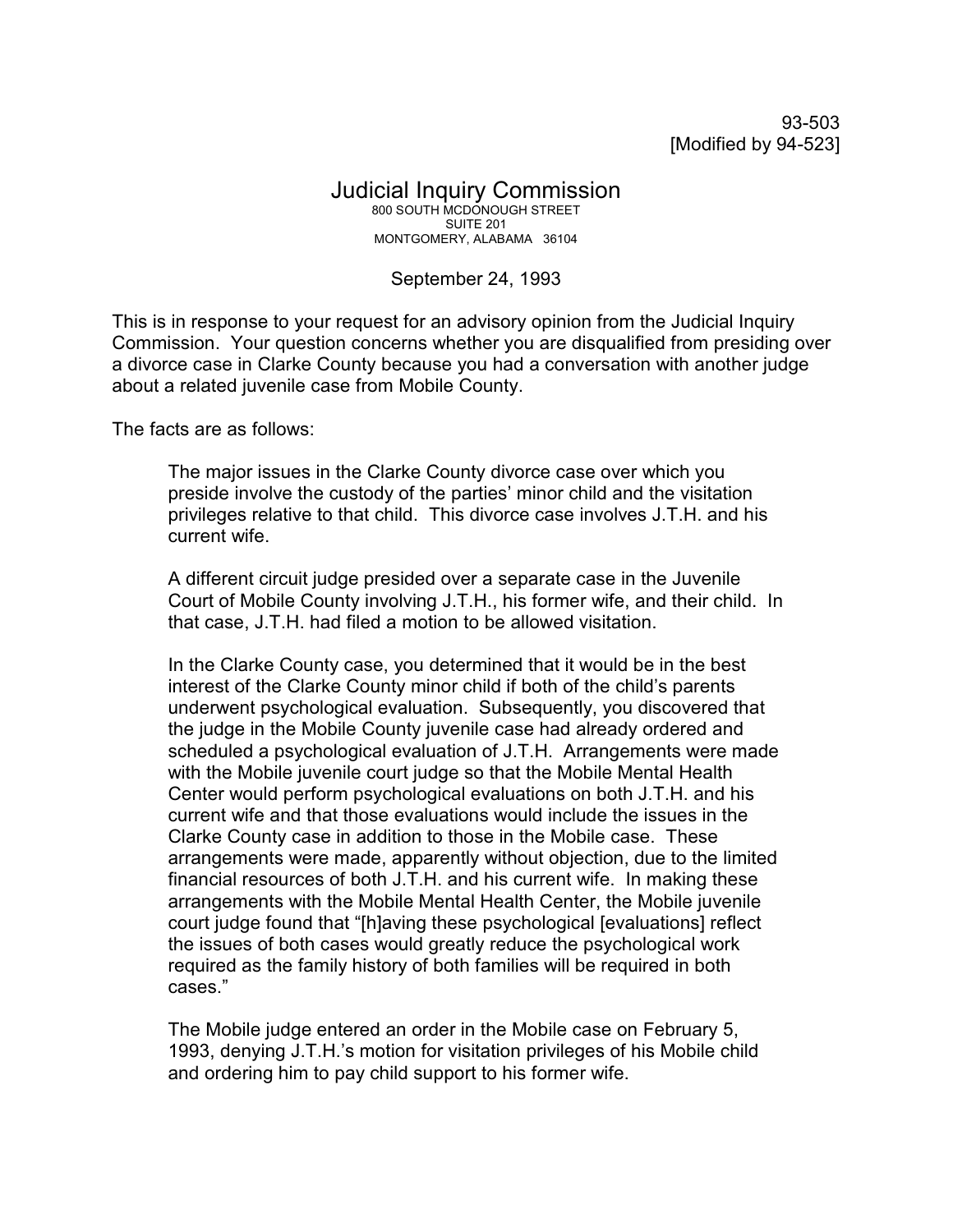## 93-503 Page 2

In the summer of 1993 you were attending a judicial conference where the Mobile juvenile court judge informed you that he had entered an order in the Mobile case. Subsequently, you obtained and read a copy of that order. You informed the attorneys for both parties in the Clarke County case that you had done so.

On August 26, 1993, J.T.H.'s attorney in the Clarke County case (who also represents him in the Mobile case) filed a motion for recusal alleging that the Mobile case was being appealed and that the "information provided by [the Mobile judge] is outside the scope and interest of the case before the Court." The basis of the motion to recuse is the conversation you had with the Mobile juvenile court judge and his order in the Mobile case.

A judge should disqualify him or herself in any proceeding in which the judge has a personal knowledge of disputed evidentiary facts concerning the proceeding. Rule 3C(l)(a), Alabama Rules of Judicial Conduct. "The alleged bias and prejudice to be disqualifying must stem from an extrajudicial source and must result in an opinion on the merits on some basis other than what the judge learned from his participation in the case." United State v. Grinnell Corp., 384 U.S. 563, 583, 86 S.Ct. 1698, 1710, 16 L.Ed.2d 778, 793 (1966) (emphasis added). See also Kitchens v. Maye, [Ms. 1911255, June 25, 1993] \_\_\_\_ So.2d\_\_\_\_ (Ala. 1993).

"[Canon 3C] "does not require disqualification where a judge's familiarity with one case is derived from his having tried another case or from another judicial experience. Our courts have held that this type of 'judicial bias' does not require disqualification. Whisenhant v. State, 482 So.2d 1225, 1237 (Ala.Cr.App. 1982) aff'd in relevant part, 482 So.2d 1241, 1245 (Ala. 1983). Further, our Supreme Court has noted that disqualifying bias or prejudice must arise from an extra-judicial source. Hartment v. Board of Trustees, 436 So.2d 837 (Ala. 1983)." Advisory Opinion 89-375.

"The judge's bias must be personal and extrajudicial; it must derive from something other than that which the judge learned by participating in the case." McWhorter v. City of Birmingham, 906 F.2d 674, 678 (11th Cir. 1990). "The interest that disqualifies a judge is a personal interest, not the interest that he has in dedicating himself to the task of doing his utmost to see that justice according to law is accomplished." Kittle v. State, 362 So.2d 1260, 1266 ((Ala.Cr.App. 1977), reversed on other grounds, 362 So.2d 1269 (Ala. 1978). See also McMurphy v. State, 455 So. 2d 924, 929 (Ala.Cr.App. 1984).